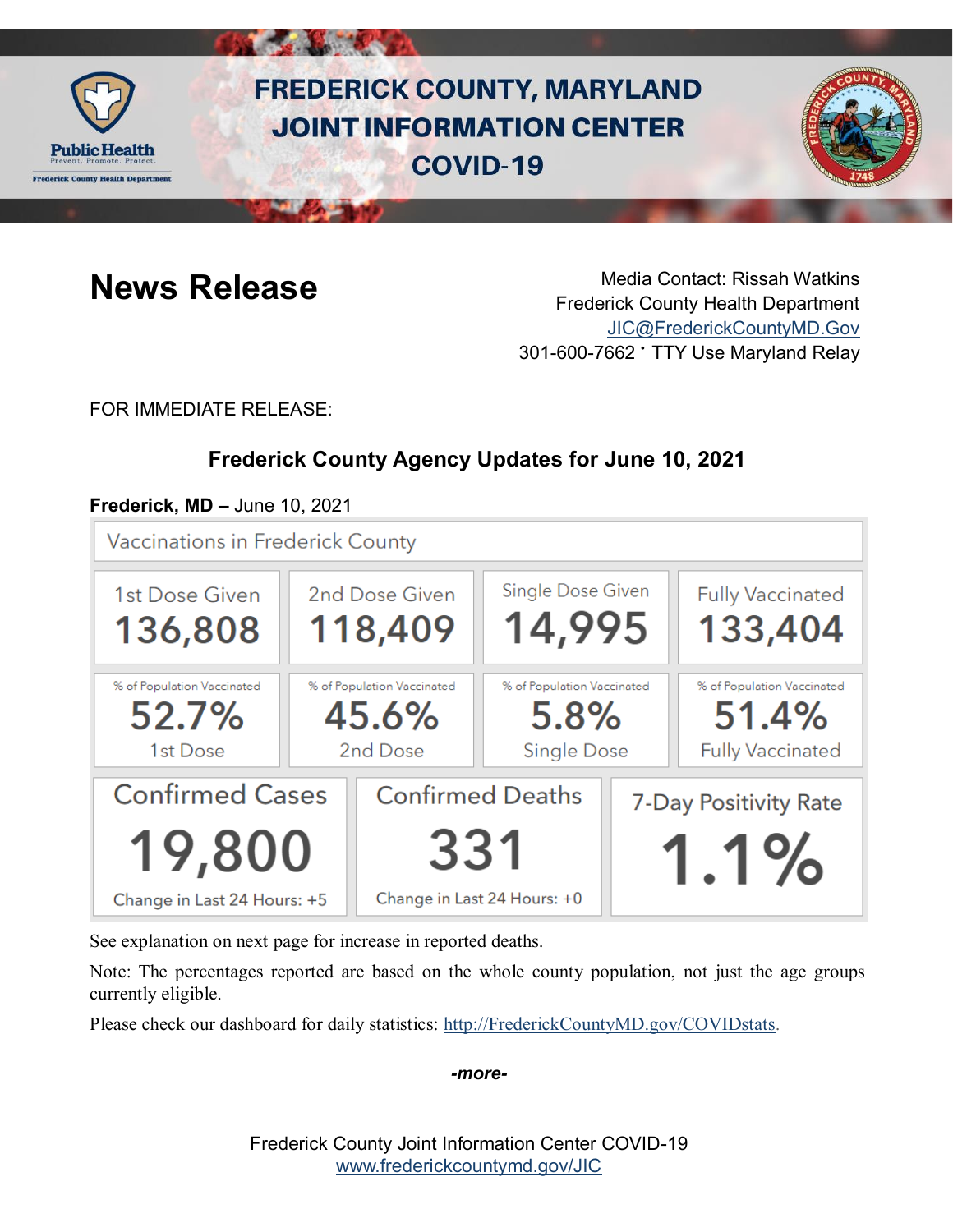

#### **Page 2/JIC**

## Maryland State Update

Governor Larry Hogan announced on June 3<sup>rd</sup> that the state's mass vaccination sites have begun a phased demobilization process as local demand changes and additional resources are directed to mobile clinics and community-based activities. Read his [press release](https://governor.maryland.gov/2021/06/03/governor-hogan-announces-phased-demobilization-of-mass-vaccination-sites/) for a list of vaccination sites and their projected closing dates.

### Currently Eligible in Maryland and Frederick County

All Marylanders 12 and older are eligible to get a COVID-19 vaccination. **Please note that only Pfizer is authorized for people 12-17 years old. Children must be accompanied by a parent or guardian.**

### Frederick Vaccination Update

Date

Frederick County Health Department has clinics in a variety of locations throughout the county. This list can be found at

[http://frederickcountymd.gov/covidvaccine.](https://health.frederickcountymd.gov/629/COVID-19-Vaccine) New links are added by Monday.

- **Children 12 years and older are eligible. Children must be accompanied by a parent or guardian to be vaccinated.**
- Schedule an appointment by going to [http://frederickcountymd.gov/covidvaccine](https://health.frederickcountymd.gov/629/COVID-19-Vaccine) or call 301-600-7900 Monday – Friday, 8am-5pm, or call 301-600-7905 for Spanish.
- Walk-ins will be taken as vaccine supply allows. For a shorter visit and guaranteed vaccination, please schedule an appointment.
- For other dates/times, check out Frederick [Health Hospital](https://www.frederickhealth.org/patients-visitors/coronavirus-covid-19-/schedule-your-covid-19-vaccine/) and other [locations.](https://www.marylandvax.org/appointment/en/clinic/search)

Thursday, June 10  $2-7$ pm Myersville Volunteer Fire Co. Banquet and Event Center, 301 Main St., Mversville . MD 21773 Thursday, June 10 800 Oak Street, Frederick, MD 21703  $4-7$ pm (entrance off Himes Ave. directions). Thursday, June 10 **Hillcrest Community Center, 1150**  $4-7$ pm Orchard Terrace Frederick, MD 21703 Friday, June 11  $10am -$ 800 Oak Street, Frederick, MD 21703 (entrance off Himes Ave, directions). 1pm Friday, June 11 Myersville Volunteer Fire Co. Banquet  $2-7$ pm and Event Center, 301 Main St., Myersville, MD 21773 Friday, June 11 International Community Church, 123 7-9pm Byte Dr. Frederick, MD 21702 Saturday, June 12  $10am-$ 800 Oak Street, Frederick, MD 21703 (entrance off Himes Ave. directions). 1pm Saturday, June 12  $9am-$ Asbury United Methodist, 101 W All 12pm Saints St, Frederick, MD 21701 Saturday, June 12  $2-7$ pm Urbana Volunteer Fire & Rescue Activities Hall, 3602 Urbana Pike, Urbana. Maryland 21704 Monday, June 14 Frederick Towne Mall, 1317 W. Patrick  $1-4<sub>pm</sub>$ St, Frederick, MD 21702 Tuesday, June 15 4-6pm Wayman AME Church, 9940 Liberty Rd, Frederick, MD 21701

Location

**Time** 

*LYFT Ride Option:* Those who need a ride to get vaccinated can visit

[www.uwfrederick.org/rideunited](http://www.uwfrederick.org/rideunited) for more information or can call 301-600-7900 for English or 301- 600-7905 for Spanish. The first \$25 of each one-way ride is completely free to the rider.

#### *-more-*